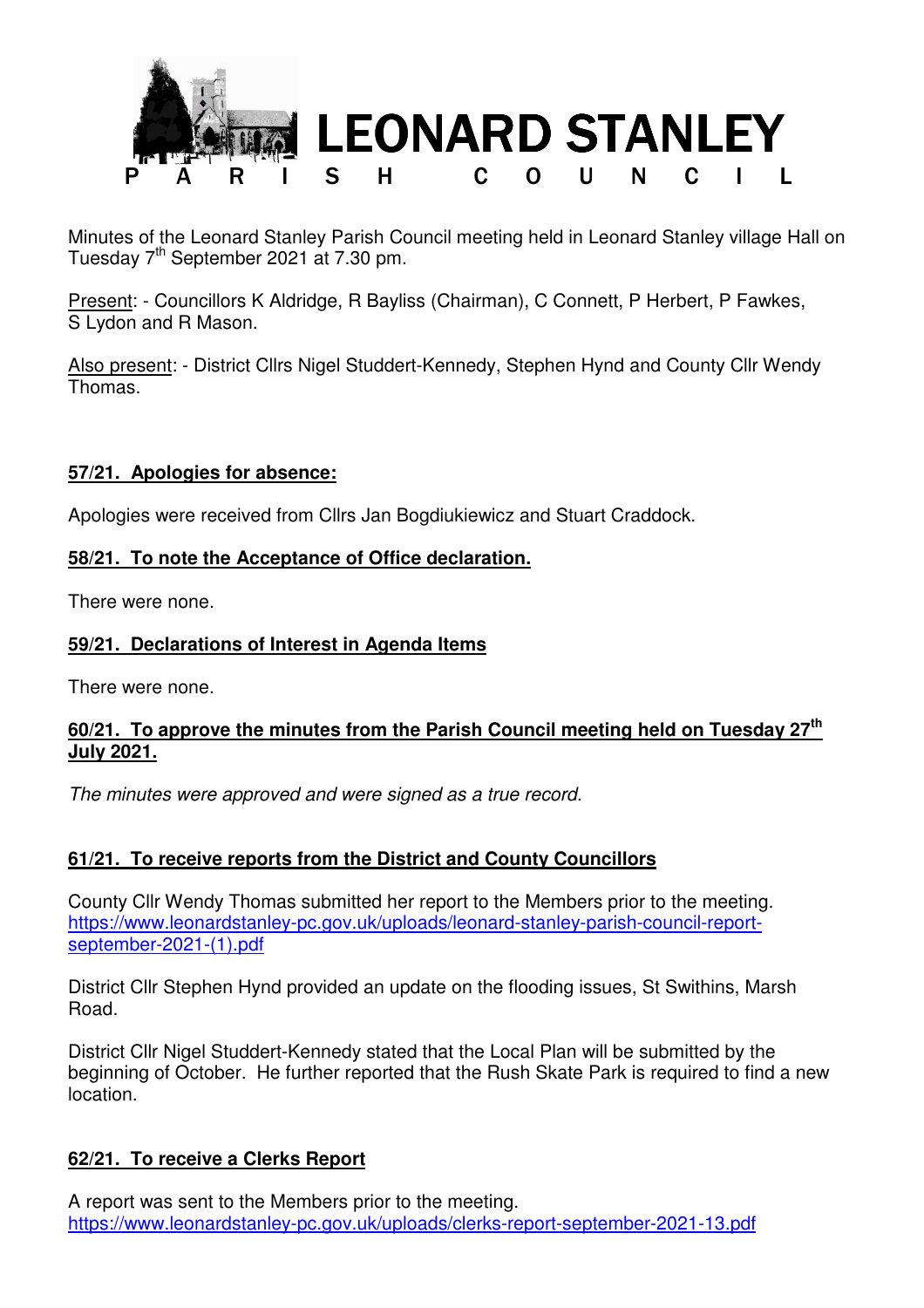### **63/21. To appoint a new representative to the Village Hall Management Committee.**

Cllr Phil Herbert has stepped down from being the Council's representative as he is now the Chairman of the Village Hall Management Committee.

It was agreed to appoint Cllr Chris Connett as the Councils representative to the Village Hall Management Committee (it was agreed that the council's representative doesn't become a Trustee, so has no voting rights in the Village Hall Management Committee).

#### **64/21. Financial Issues**

**i) To authorise payments in accordance with the RFO Reports.** 

https://www.leonardstanley-pc.gov.uk/uploads/rfo-report-august-and-september-2021.pdf

The Council approved the accounts for payment.

#### **ii) To receive confirmation of the External Auditor's report, for the Financial Year Ended 31st March 2021.**

The Clerk confirmed that the External Auditor has signed off the AGAR for the Financial Year ended 31<sup>st</sup> March 2021 without comment.

https://www.leonardstanley-pc.gov.uk/uploads/ex-audit-report-fy-31st-march-2021.pdf

A copy of the Notice of Conclusion can also be found online:

https://www.leonardstanley-pc.gov.uk/uploads/lspc-notice-of-conclusion.pdf

### **iii) To agree to purchase 3 new benches for Leonard Stanley Park.**

The Clerk provided quotes for two different styles of benches and confirmed the funding could be taken from the Community Infrastructure Levy. https://www.leonardstanley-pc.gov.uk/uploads/benches-quotes.pdf

The Council approved the purchase of 3 new oak benches (known as National Trust benches), from Hailey Sawmill, from the Community Infrastructure Levy funding.

### **65/21. Planning**

#### **i) To consider any plans received.**

S.21/1860/HHOLD The Dairy, Downton Farm, Stanley Downton Erection of a garage /workshop, following refusal of S.21/1178/CPL.

The Council agreed to support this application.

S.21/1927/HHOLD4 Fleece Cottages, Stanley Downton Erection of single storey extension to the side and rear.

The Council agreed to support this application.